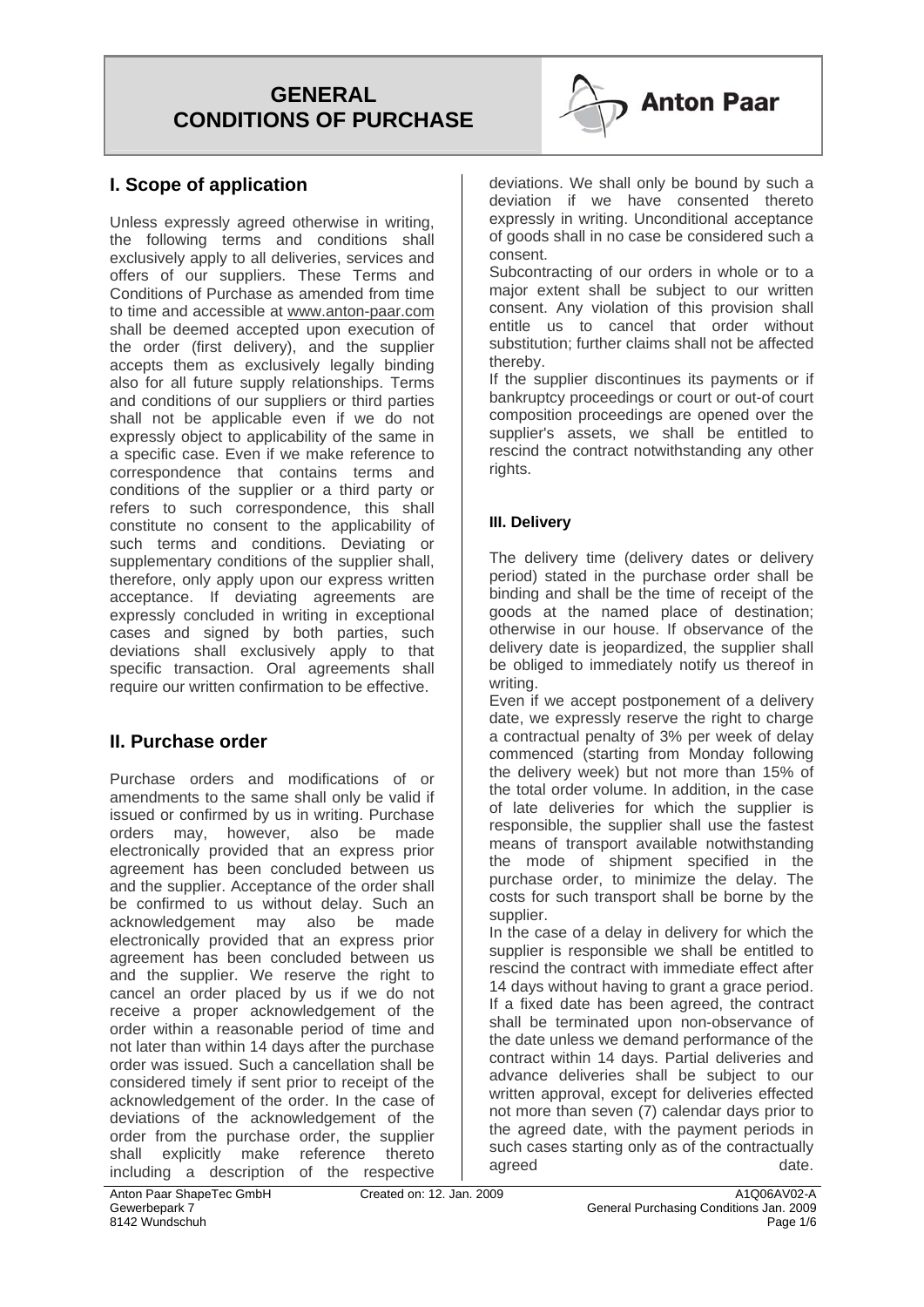

Unless expressly agreed otherwise in writing, deliveries shall be made DDP (Incoterms 2000) to the named place of destination. Delivery documents and packaging shall be selected according to the relevant standards and in order to ensure delivery free of damage and efficient SD internal handling.

If it can already be expected during the supplier's delivery period that the supplier will not be able to render its deliveries and/or services properly by the contractually agreed date, we shall be entitled to take all measures to ward off an impending delay at the supplier's costs and risk.

In the case of early delivery we reserve the right to charge the supplier for the resulting additional costs, such as warehouse costs, and to effect payment according to the agreed delivery date. Until the agreed delivery date we shall only be liable as custodian.

#### **IV. Transportation and bearing of risk**

The supplier shall be liable for any late transport or transport damage.

The risk shall pass to us only upon delivery. i.e. receipt of the goods by us, but not prior to the agreed delivery date.

Claims for compensation, if any, shall not be excluded by acceptance of late deliveries or services.

### **V. Prices and payment**

Unless otherwise agreed in writing the prices stated in the purchase order shall be fixed prices and, thus, shall not be subject to changes until full performance of the scope of deliveries and services as per the purchase order.

 Unless otherwise agreed in writing the price shall include delivery and transport to the address for shipment stated in the contract including packaging .

 If it has been agreed that packaging shall not be included in the price and if the price for the packaging has not been expressly determined, packaging shall be calculated at the provable cost price.

Unless otherwise agreed in writing payment shall be effected after receipt of goods as per the contract and after receipt of a proper and auditable invoice either within thirty (30) days

 Payment shall neither constitute a recognition of proper delivery or service nor a waiver of rights to which we are entitled. By giving our bank a remittance instruction not later than on the due date, payment shall be deemed timely. Bank charges of the receiving bank shall be borne by the supplier.

 In the case of a defect under warranty we shall be entitled to postpone payment until proper repair of the defect.

 In any case we shall be entitled to effect a setoff with counterclaims, if any.

### **VI. Invoice**

The invoice shall be sent to us immediately upon delivery or full provision of service and shall state all purchase order data. The text of the invoice shall be worded and the invoices shall be structured in such a way that a simple comparison with the purchase order and an examination of the invoice can be carried out easily. The purchase order number and purchase order data shall be stated on the invoice. Invoices on labor shall include time sheets that have been confirmed by us. We reserve the right to return invoices which are not in compliance with our requirements, in particular with respect to purchase order data or statutory VAT regulations, without having processed them. In that case the invoice shall be deemed not submitted.

 The supplier shall neither be entitled to offset its own claims against our claims, nor to cede its claims to a third party.

### **VII. Cancellation**

We also reserve the right to rescind the contract in whole or in part even without fault on the part of the contractor. In such a case the supplier shall only be entitled to invoice all services provably rendered by it until the date of termination of the contract, but no lost profit. Advantages which the supplier may achieve or has achieved shall also be taken into account. After rescission the supplier shall be obliged to use all efforts to minimize the costs.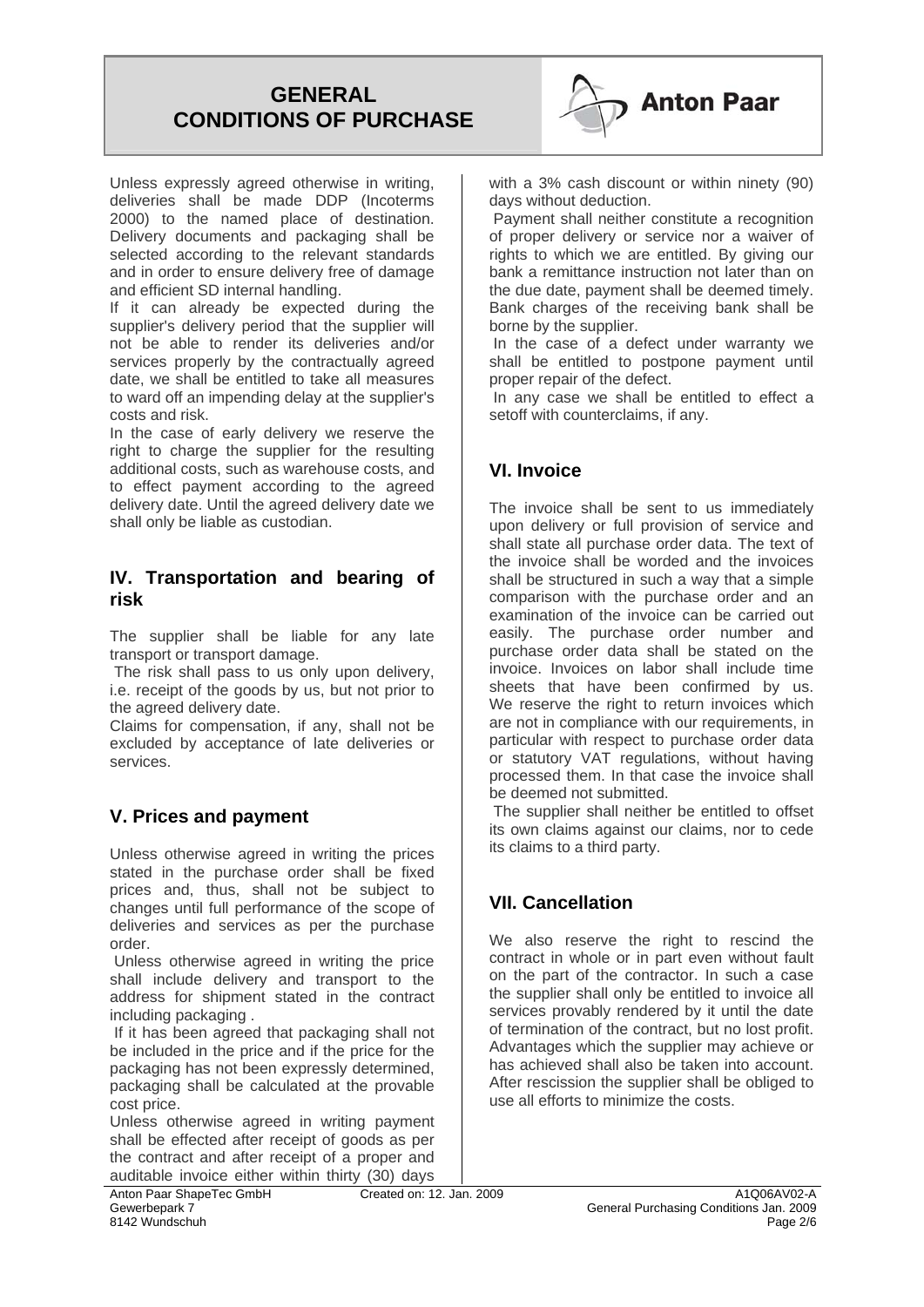#### **VIII. Quality and documentation**

Deliveries must be in compliance with the agreed specifications, free from defects and suitable for the use expected by us. The supplier shall constantly adapt the quality of its products to be delivered to us to the state of the art and inform us about possibilities of improvement and technical modification. The supplier shall establish and maintain a state-of-the-art, documented quality assurance system which shall be suitable as to its type and scope. The supplier shall keep records, in particular on its quality tests, and make them available to us upon request.

The supplier hereby agrees to quality audits by us or our agent to assess the effectiveness of its quality assurance system, if necessary with the involvement of our customer.

All deliveries shall include appropriate documentation such as manuals and conditions of storage and operating. The supplier shall be fully liable for any damages arising out of missing or faulty documentation.

#### **IX. Warranty**

Mere acceptance of deliveries or services, temporary use of the same or even payments effected shall neither constitute acceptance nor a waiver of any rights to which we are entitled. Confirmations of receipt of goods issued by us shall be no statements by us on final acceptance of the goods delivered.

 The goods shall be accepted (acceptance) and checked for completeness and any patent defects within a reasonable period of time after receipt of the goods. If in the course of spot checks we find out that parts of the delivery are not in compliance with our requirements or the quality customary in trade, we shall be entitled to reject the whole shipment. We shall notify the supplier of any defects identified as soon as possible. The commercial-law obligation to notify defects as defined in Section 377 of the Austrian Business Code [Unternehmensgesetzbuch/UGB] shall not apply.

The supplier shall assume full warranty for deliveries and services for a period of 24 months.

Upon request, the supplier shall immediately repair any defects which occur during that period at its own cost. All costs incurred in connection with the repair of defects, such as



transport costs, costs of assembly and disassembly shall be borne by the supplier. The warranty period shall be suspended for the duration of the improvement work until successful repair of the defect. For parts which are replaced or repaired under warranty the warranty period shall again be 24 months as of replacement or repair. We shall be free to choose the place of performance for repairs of defects under the warranty obligation. Additional statutory provisions shall remain unaffected.

We shall not waive any warranty claims by accepting or approving of specimen or samples presented to us.

 As for engineering, consultancy, software or documentation services as well as in the case of provision of staff the supplier shall warrant without any restriction correctness and completeness of its written and oral information and instructions for a period of two years as of provision of the service.

 Upstream suppliers of the supplier shall be considered agents (as defined by Section 1313a ABGB) of the supplier.

 At our option the supplier shall immediately repair any defects at its cost or deliver new products or render services which are free from defects within the period granted. We shall in any case be entitled to claim compensation for all damage from the supplier. We shall in any case be reimbursed the cost of examination if the examination revealed defects. In the case of special urgency, for example to prevent a delay or if the supplier is in delay of repair of defects, we reserve the right to cover our requirements elsewhere without prior notice and notwithstanding our rights under warranty liability or to improve or have improved defective goods at the cost of the supplier. We shall be fully reimbursed the costs of such improvement even if those costs are higher than in the case of an improvement by the supplier. All claims stated above shall become time-barred not earlier than three years as of notification of the defect.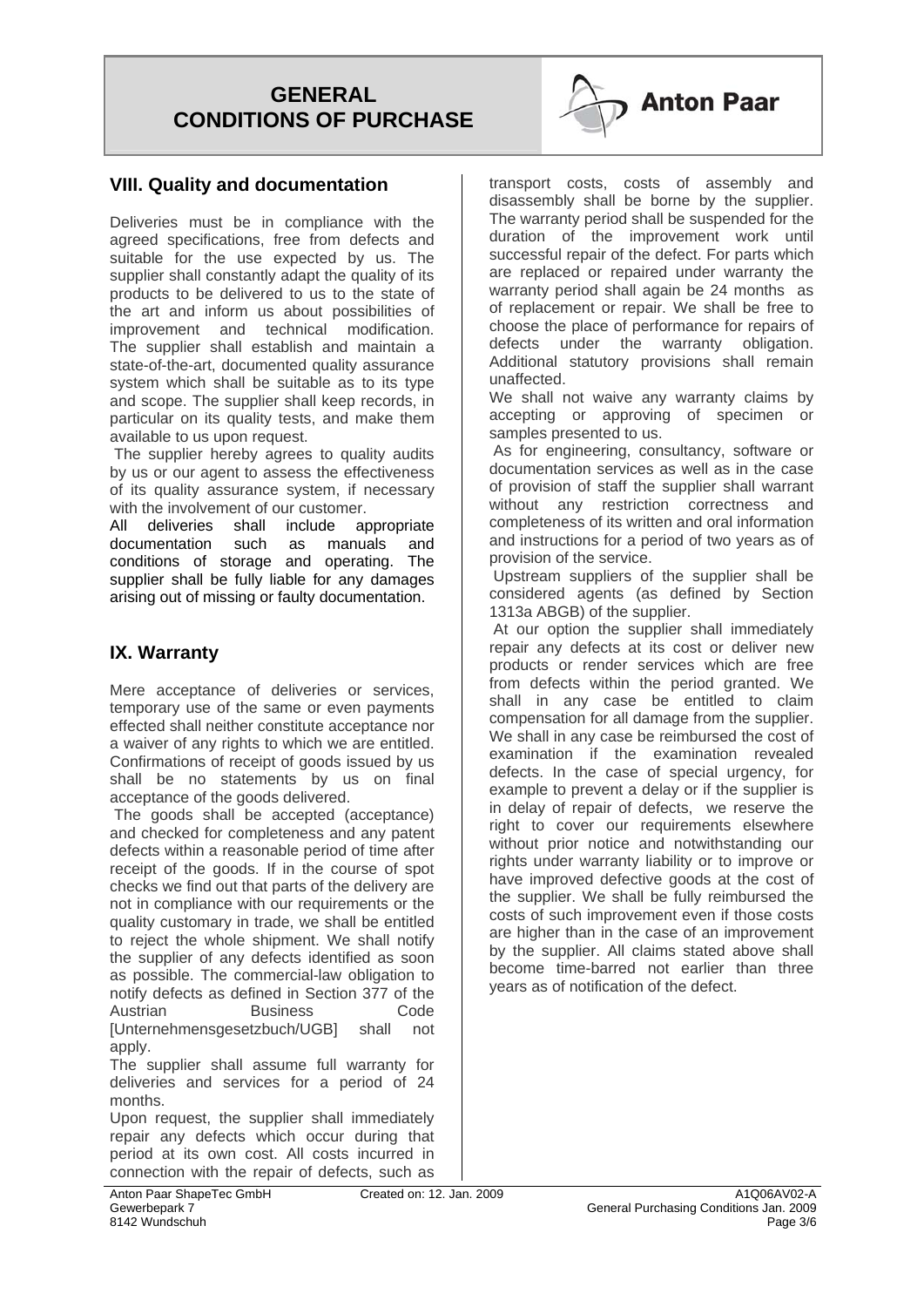

### **X. Product liability**

Notwithstanding any other obligations the supplier shall indemnify and hold us harmless with respect to the products delivered by it from and against all product liability claims of third parties. The supplier shall in any case be obliged to reimburse us all costs incurred by us in connection with defending a liability claim or substitute performance. If we are obliged to carry out a recall campaign vis-a-vis third parties due to a defect of a product delivered by the supplier, the supplier shall bear any and all costs relating to that recall campaign. The supplier undertakes to keep that risk sufficiently insured and to provide us with appropriate evidence thereof upon request. For a period of eleven (11) years as of the last delivery the supplier undertakes to advise the name of the respective manufacturer, importer or upstream supplier of the products delivered by it immediately upon our request, and, not later than within two weeks and to immediately make available to us expedient means of evidence to defend product liability claims of third parties, such as, in particular, manufacturing documents and documents containing information about production and delivery batches and/or production and delivery dates.

### **XI. Proprietary rights**

In the case of disputes under patent law, copyright law, trademark law and registered design law arising out of deliveries and services the supplier shall indemnify and hold us harmless and warrant unrestricted use of the product delivered. Such claim shall exist independently of the supplier's fault. Thus, the supplier shall be responsible for the fact that in connection with its deliveries no proprietary rights of third parties are infringed in countries of the European Union, North America or in other countries where it manufactures or has manufactured products.

### **XII. Spare parts**

The supplier shall prepare spare parts lists jointly with us for the projects carried out from time to time, which shall include prices and delivery times for the spare parts. The supplier guarantees availability of the parts contained in those lists for a period of ten (10) years as of delivery. If a spare part is not available anymore within that period, the supplier shall deliver a technical substitute solution the delivery period of which must not be longer than the originally agreed delivery period for the spare part concerned.

#### **XIII. Means of production and feedstock**

Means of production provided by us to the supplier shall be treated with utmost care and kept at our disposal for ten (10) years as of the last date of production. They shall be returned to us immediately upon request.

 Means of production manufactured or procured by the supplier for which we paid the manufacturing costs shall become our property as of that date. If the supplier is unable to keep those means of production in a ready-for-use condition at our disposal for ten (10) years, the supplier shall be obliged to notify us thereof in writing and hand over the means of production to us upon request.

 In the case of damage to or loss of feedstock provided by us the supplier shall reimburse us the replacement costs of the same.

#### **XIV. Special provisions for hardware and software**

Hardware and software shall always constitute a unit unless otherwise agreed in the purchase order. If the supplier has to supply software that has not been developed specifically for us, the supplier shall grant us a transferable and non-exclusive right to use the same. Such right shall be unlimited in time if a one-off payment has been agreed for the same. The supplier shall grant us a transferable licence for all types of use for software specifically developed for us, which shall be unlimited in time. Unless otherwise agreed the current version of the source code of the software shall also be supplied. The supplier shall install the software. Following installation the supplier shall hand over to us a data carrier which can be read by our system with the source code and machine code including the documentation belonging thereto (contents and structure of the data carrier, program and dataflow plans, test methods, test programs, error treatment,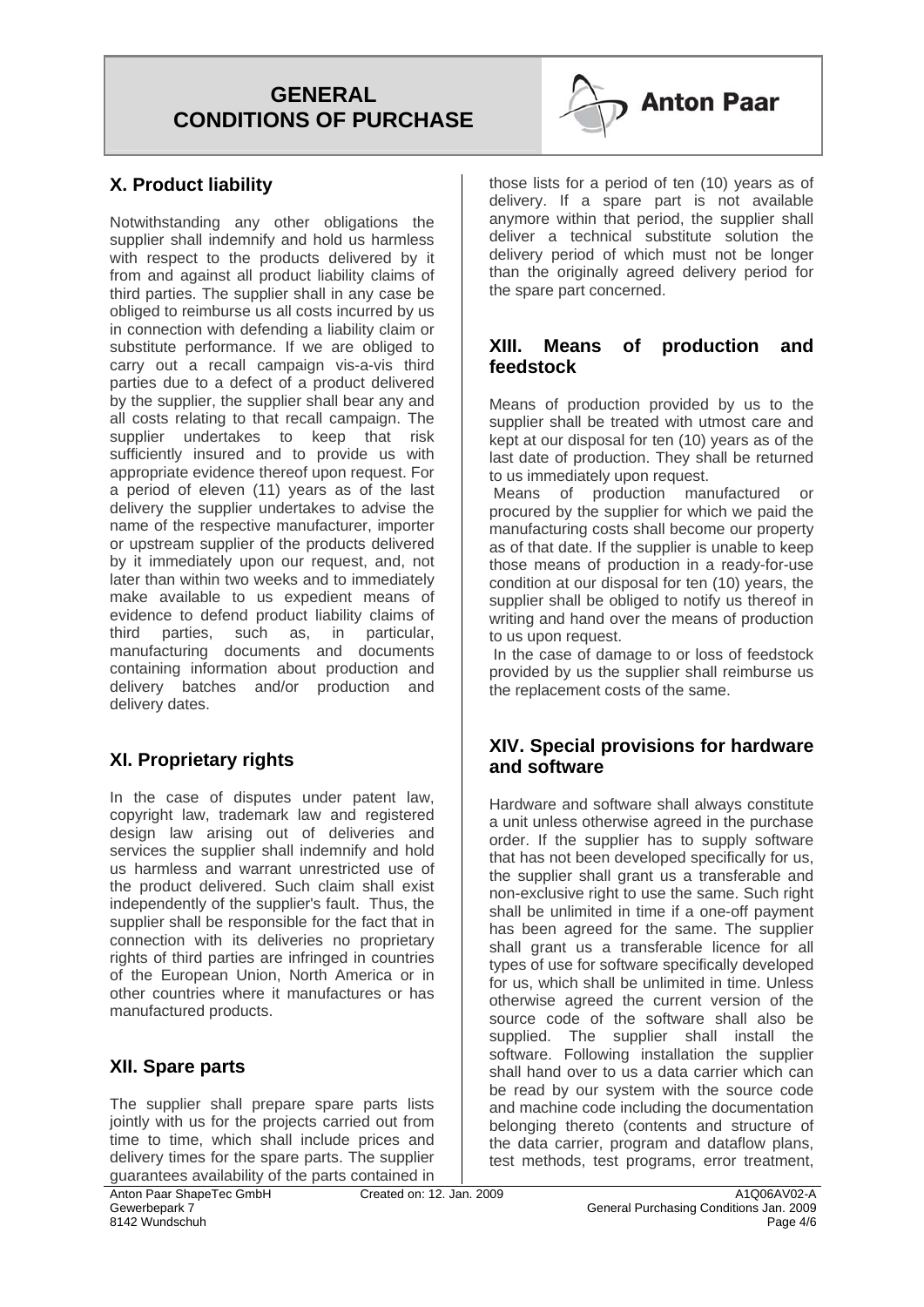

etc.). Apart from that documentation the contractor shall provide us with sufficient copies of a detailed written user documentation in German prior to acceptance.

 Software that is made specifically for us shall be deemed accepted if the software has run in accordance with the agreed specifications during a free-of-charge test run for a minimum period of four (4) weeks without error reports and in a satisfactory manner. In case of doubt the said period shall start only as of productive use by us or, in case the software is passed on, by our end customer.

The supplier undertakes to provide us with all subsequent program versions that include an error correction ("updates") free of charge within the warranty period. In addition, the supplier undertakes to offer us technical service and software maintenance on market terms for a minimum period of five (5) years as of acceptance. For the warranty period the maintenance fee shall be reduced accordingly.

### **XV. Secrecy**

All drawings, calculations and the like made available for submission of offers and/or execution of purchase orders shall remain our property and shall be returned to us together with the offer and/or upon execution of the purchase order. They must neither be reproduced nor made accessible to third parties without our written consent.

The supplier shall be obliged to treat as a business secret and as strictly confidential the purchase order and resulting works as well as any and all related technical and commercial documents and facilities. In the case of partial subcontracting of the relevant purchase order to subcontractors with our consent the supplier shall impose the same obligations on its subcontractors.

For a period of five (5) years as of conclusion of the contract the supplier shall be obliged to keep secret the terms of the purchase order and all information and documents made available for that purpose (except for information that is in the public domain) and exclusively use the same for execution of the purchase order. After inquiries have been processed or purchase orders have been handled the supplier shall return them to us immediately upon request. The supplier shall not be entitled to refer to the business relationship in advertising material, brochures, etc. without our prior written consent.

The supplier data (Business Register data, address, phone number and fax number and information required for addressing which result from modern communications technologies, locations, contact persons, deliveries and services ordered, delivery quantities) of the relevant transaction shall, as a matter of principle, be electronically processed only for purposes of consummation of the contract, in particular for administrative and accounting purposes.

## **XVI. Legal protection of ownership**

An agreement on retention of title by the supplier is expressly excluded. We shall reserve title to or copyright in the purchase orders and orders made by us and samples, prototypes, drawings, illustrations, calculations, specifications and other documents made available to the supplier. Without our express consent the supplier shall not be entitled to make them accessible or known to third parties or use or reproduce them itself or through third parties. The supplier shall return all those documents and copies thereof, if any, to us without request if they are no longer required by the supplier in the ordinary course of business or if negotiations do not lead to conclusion of a contract. Tools, devices and models, etc. which we make available to the supplier or which are manufactured for the purposes of the contract and charged to us separately by the supplier shall remain or become our property. They shall be marked as our property by the supplier, kept in custody with care, protected from all kinds of damage and used only for the purposes of the contract. The supplier shall immediately notify us of all not only insignificant damage to such items. The supplier shall be obliged to surrender those items to us in a proper condition upon request if they are no longer required by the supplier for performance of the contracts concluded with us.